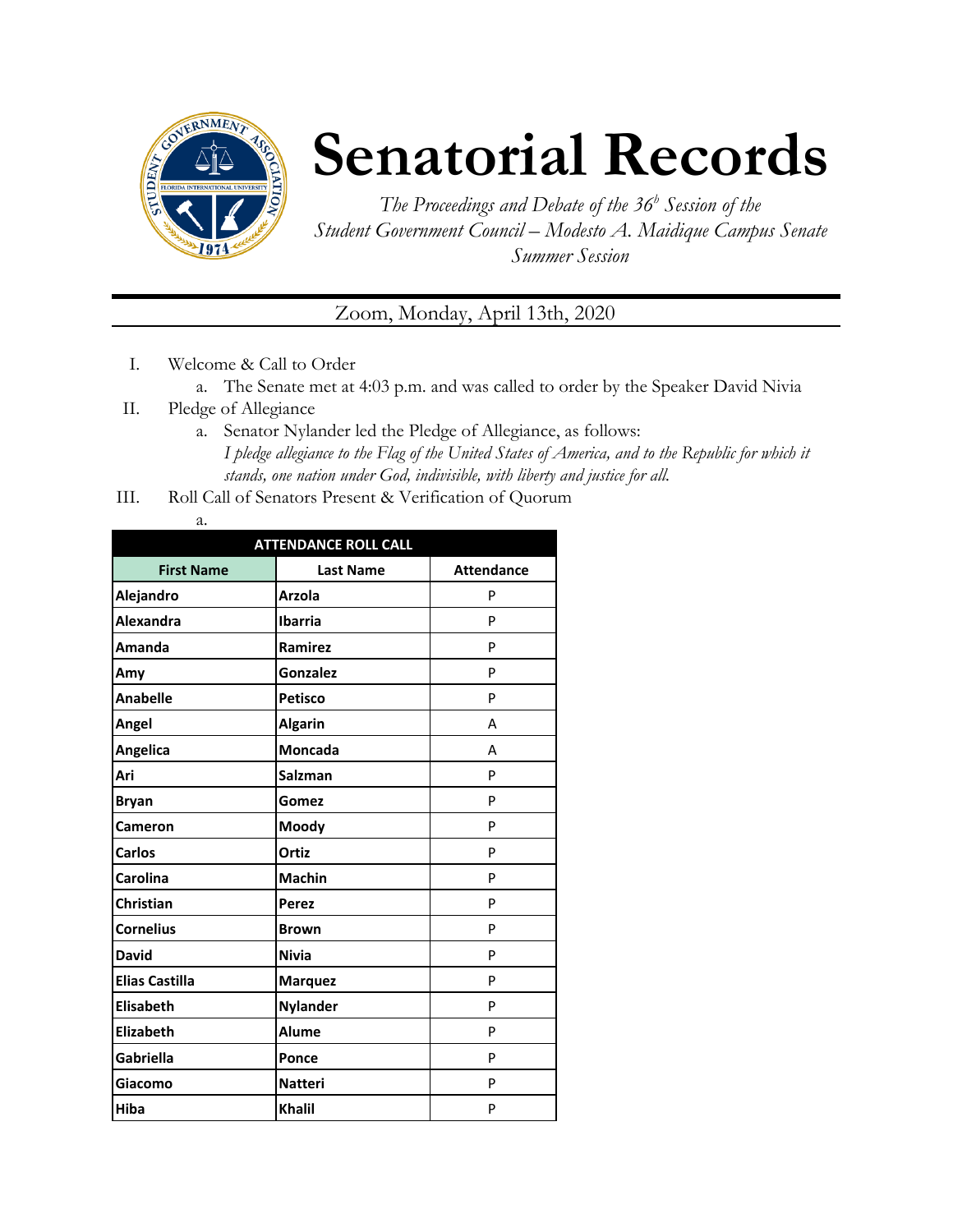| Janelle                 | <b>Fraga</b>     | P                  |
|-------------------------|------------------|--------------------|
| Jocelyn                 | Correa           | P                  |
| <b>VACANT</b>           | <b>VACANT</b>    |                    |
| Karla                   | Perez            | P                  |
| <b>Kiara</b>            | Mohammad         | P                  |
| <b>Mallory</b>          | <b>Fortuno</b>   | P                  |
| <b>Marko</b>            | <b>Nikitovic</b> | A                  |
| Maryam                  | Rafieifar        | P                  |
| <b>Matthew</b>          | <b>Beck</b>      | P                  |
| Meena                   | <b>Mohan</b>     | P                  |
| <b>Nitya</b>            | Ramalingam       | P                  |
| <b>Molly</b>            | <b>Schantz</b>   | P                  |
| Rose                    | Ingraham         | P                  |
| Santiago                | <b>Arias</b>     | P                  |
| Serena Perpetual        | Correia          | P                  |
| <b>Shahnawaz</b>        | Rafi             | P at 4:59pm        |
| Van                     | Le               | P                  |
| <b>SENATE SEATS</b>     | 37               |                    |
| <b>VACANT SEATS</b>     | 1                | <b>QUORUM</b>      |
| <b>SENATORS PRESENT</b> | 34               | <b>ESTABLISHED</b> |
| <b>AMT FOR QUORUM</b>   | 18               |                    |

- b. The roll was called and a quorum was verified with 34 Senators present.
- IV. Approval of the Minutes from April 6th, 2020
	- a. Senator Fraga moves to approve the minutes from April 6th, 2020. Senator Castilla seconds. Motion passes.
- V. Adoption of the Agenda
	- a. Senator Castilla moves to adopt the agenda. Senator Fraga seconds. Motion passes.
- VI. Invited Speakers
	- a. Elections Commissioner Tatiana Aravelo
		- i. Elections are over
		- ii. Post the results from elections tomorrow

## VII. Committee Reports

- a. Finance Committee
	- i. Met as a committee to discuss recommendations for the next finance committee.
	- ii. If you have any questions, please contact sgafinance@fiu.com
- b. Rules, Legislation, and Judiciary Committee
	- i. We met today and have one piece of legislation
	- ii. If you have any questions, please contact sgarules@fiu.edu
- c. Operational Review Committee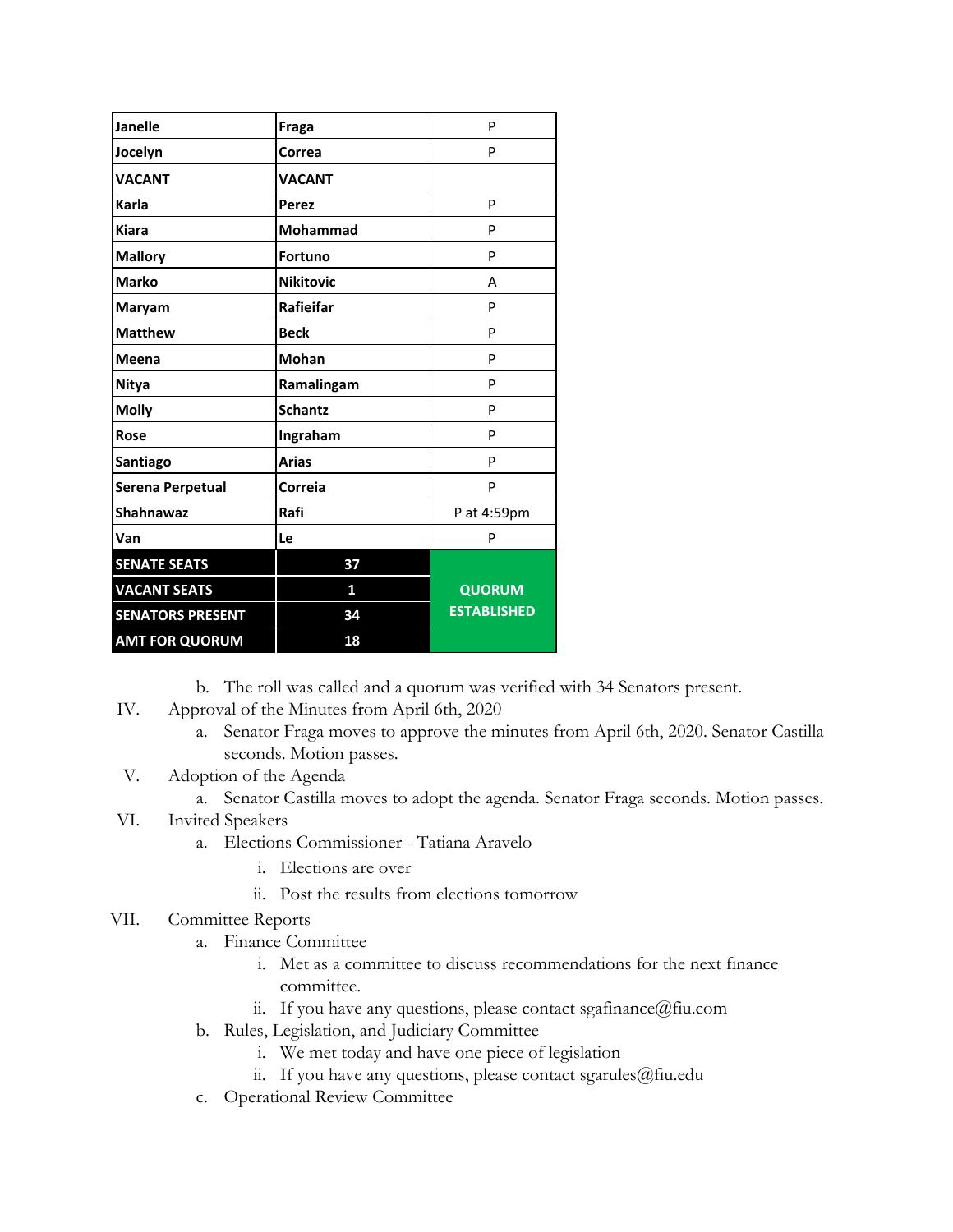- i. Thank you to Judicial for answering all the questions we submitted
- ii. We were not able to finish the bill we were working on. If there is no emergency senate meeting, I will try my best to reflect on the SOP and leave it up to the next committee if they want to use it.
- iii. If you have any questions, please contact sgaorc $@$ fiu.edu
- d. Internal Affairs Committee
	- i. A bill is going up today regarding the updates for the Internal Affairs Committee as well as the Student Advocacy Committee.
	- ii. If you have any questions, please contact sgainternal@fiu.edu
- e. Student Advocacy Committee
	- i. Today wee had our last meeting
	- ii. Wrote a bill with the Internal Affairs Committee.
	- iii. If you have any questions, please contact sgaadvocacy@fiu.edu
- f. Graduate and Professional Students Committee
	- i. Today we had out last committee meeting
	- ii. Completed a transition note for the next committee
	- iii. If you have any questions, please contact [GPSCchair@fiu.edu](mailto:GPSCchair@fiu.edu)
	- iv. Questions regarding funding, please contact [GPSC@fiu.edu](mailto:GPC@fiu.edu)
- VIII. Executive Board Reports
	- a. Senate Speaker Nivia
		- i. Recommendations to improve the Governing documents
		- ii. Emergency Senate Meeting Possibly Friday
		- iii. If you have any questions, please email sgaspeaker@fiu.edu
	- b. Speaker Pro Tempore Algarin
		- i. No report
		- ii. If you have any questions, please email sgaprotemp@fiu.edu
	- c. President Rosell
		- i. No report
		- ii. If you have any questions, please email sgapres $@$ fiu.edu
	- d. Vice President Ojeda
		- i. Had a meeting with the Director of Housing and Chief Casas over security in UA.
			- 1. Proposed having a UA specific service fair
		- ii. Focusing on templates for recharge week
		- iii. If you have any questions, please email sgavp@fiu.edu
	- e. Comptroller
		- i. No report
		- ii. If you have any questions, please email sgacomptrol $@$ fiu.edu
	- f. Chief Justice
		- i. Sent out 4 different writs this afternoon
			- 1. Khalil vs Valdes
			- 2. Nivia Carvanel
			- 3. ORC
		- ii. Board is meeting tonight for an emergency meeting
		- iii. Answered everyone's emails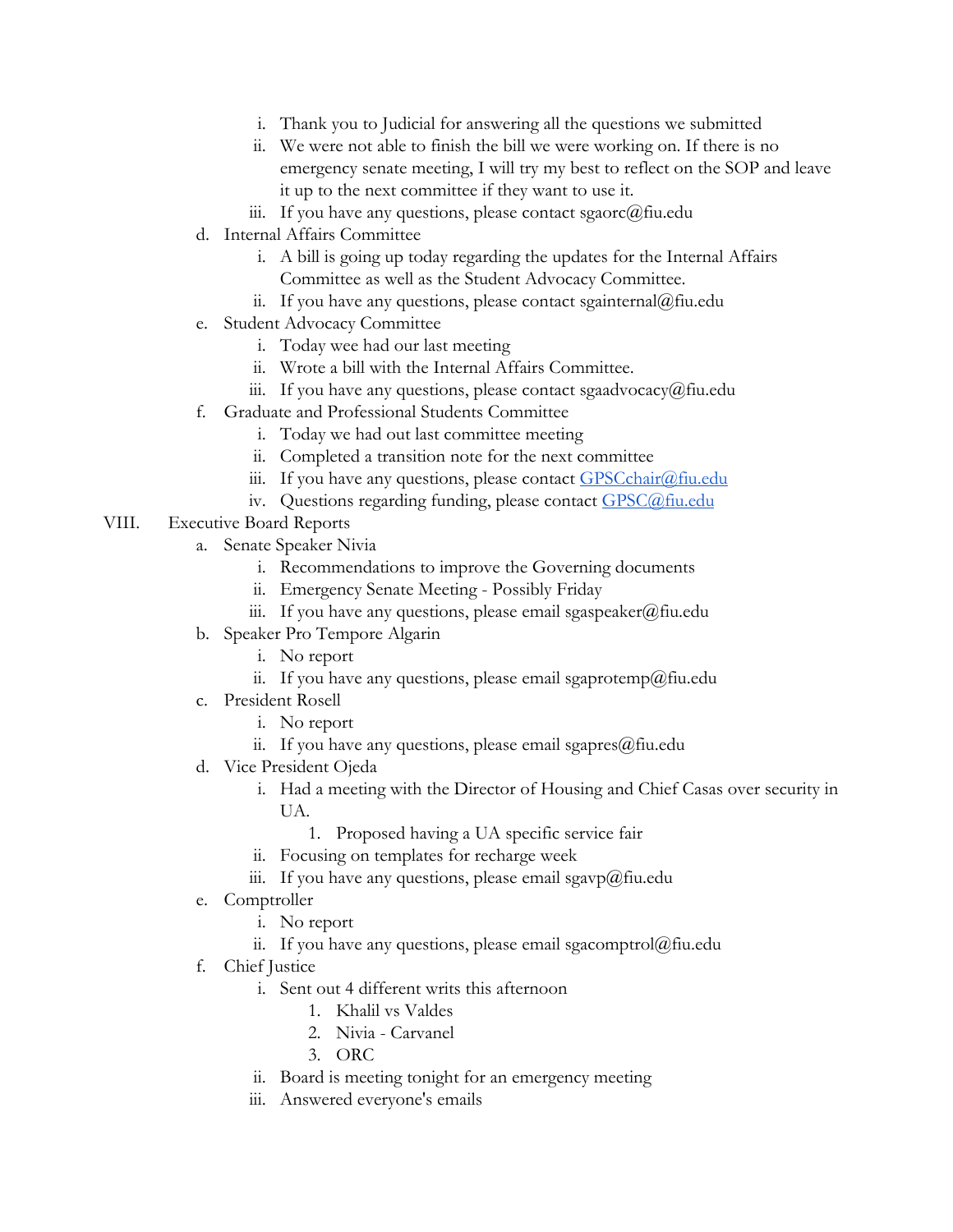- iv. Next step is doing publications requests
- v. If you have any questions, please email [sgajud@fiu.edu](mailto:sgajud@fiu.edu)
- IX. Special Orders
	- a. There were none.
- X. Vetoed Legislation
	- a. There were none.
- XI. Second Readings
	- a. U-Wide Congressional Bill 2020.0001
		- i. [https://docs.google.com/document/d/140ux1CKi7V8swlfBR9w\\_JA3lOl9f](https://docs.google.com/document/d/140ux1CKi7V8swlfBR9w_JA3lOl9fCisikeDIJAucAes/edit?usp=sharing) [CisikeDIJAucAes/edit?usp=sharing](https://docs.google.com/document/d/140ux1CKi7V8swlfBR9w_JA3lOl9fCisikeDIJAucAes/edit?usp=sharing)
		- ii. Senator Ingraham moves to go into voting procedure. Senator Arzola seconds. Motion passes.

1.

| <b>VOTE ON</b>    |                  |                           |           |        |
|-------------------|------------------|---------------------------|-----------|--------|
| <b>First Name</b> | <b>Last Name</b> | <b>Attendance</b>         | Vote      | Reason |
| Alejandro         | Arzola           | P                         | Υ         |        |
| Alexandra         | Ibarria          | $\sf P$                   | Υ         |        |
| Amanda            | Ramirez          | P                         | Y         |        |
| Amy               | Gonzalez         | P                         | Y         |        |
| Anabelle          | Petisco          | $\boldsymbol{\mathsf{P}}$ | Υ         |        |
| Angel             | Algarin          | Α                         |           |        |
| Angelica          | Moncada          | Α                         |           |        |
| Ari               | Salzman          | P                         | Υ         |        |
| Bryan             | Gomez            | $\sf P$                   | ${\sf N}$ |        |
| Cameron           | Moody            | ${\sf P}$                 | Υ         |        |
| Carlos            | Ortiz            | ${\sf P}$                 | Υ         |        |
| Carolina          | Machin           | $\sf P$                   | Y         |        |
| Christian         | Perez            | P                         | Y         |        |
| Cornelius         | Brown            | $\boldsymbol{\mathsf{P}}$ | Y         |        |
| David             | Nivia            | ${\sf P}$                 | Υ         |        |
| Elias Castilla    | Marquez          | P                         | Υ         |        |
| Elisabeth         | Nylander         | $\mathsf{P}$              | Υ         |        |
| Elizabeth         | Alume            | $\sf P$                   | Υ         |        |
| Gabriella         | Ponce            | ${\sf P}$                 | Υ         |        |
| Giacomo           | Natteri          | ${\sf P}$                 | Y         |        |
| Hiba              | Khalil           | $\sf P$                   | Υ         |        |
| Janelle           | Fraga            | $\sf P$                   | Υ         |        |
| Jocelyn           | Correa           | $\boldsymbol{\mathsf{P}}$ | Υ         |        |
| VACANT            | <b>VACANT</b>    |                           |           |        |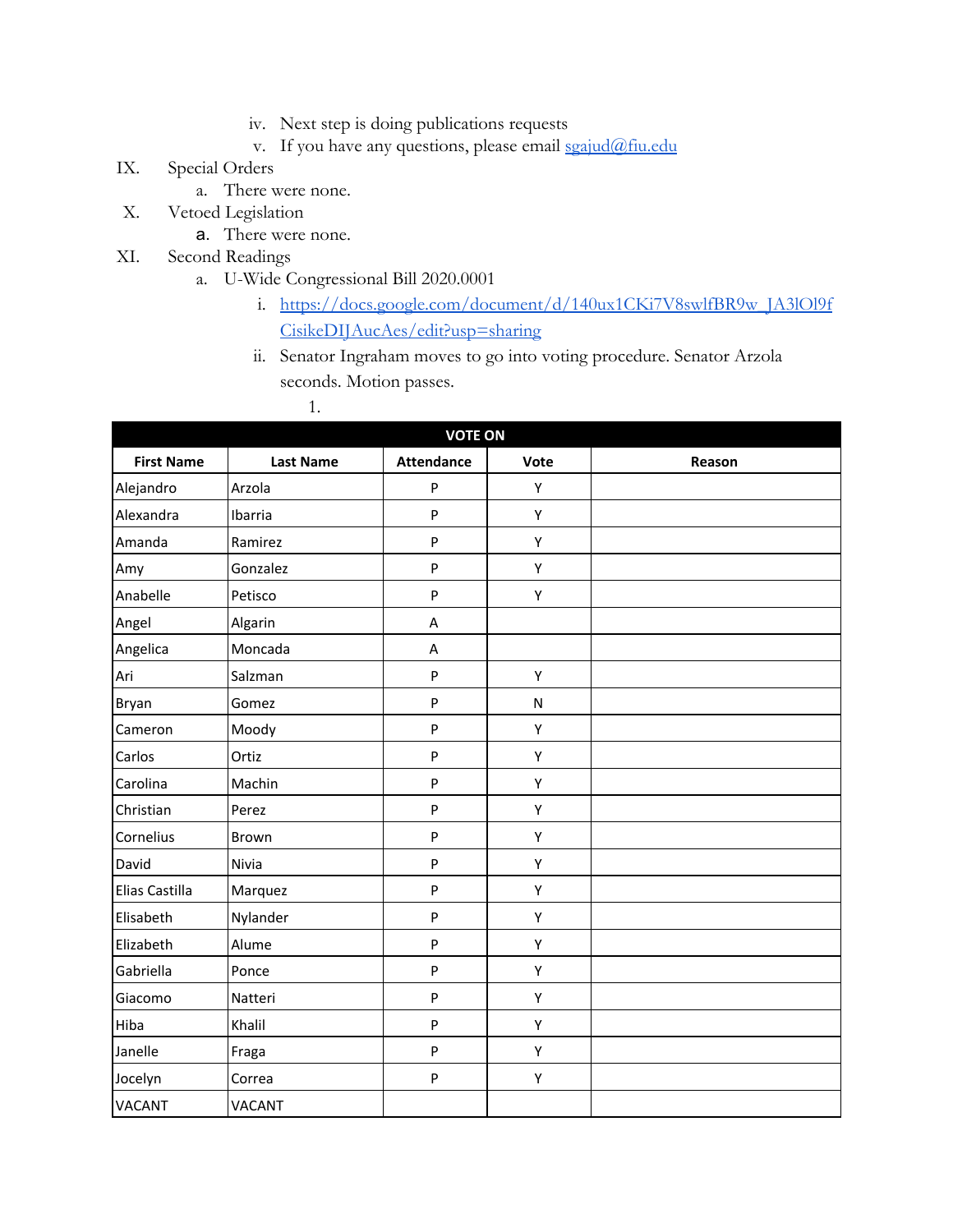| Karla                     | Perez       | P              | Υ        |             |
|---------------------------|-------------|----------------|----------|-------------|
| Kiara                     | Mohammad    | P              | Y        |             |
| Mallory                   | Fortuno     | P              | Υ        |             |
| Marko                     | Nikitovic   | Α              |          |             |
| Maryam                    | Rafieifar   | P              | Υ        |             |
| Matthew                   | <b>Beck</b> | P              | Υ        |             |
| Meena                     | Mohan       | P              | Y        |             |
| Nitya                     | Ramalingam  | P              | Υ        |             |
| Molly                     | Schantz     | P              | Υ        |             |
| Rose                      | Ingraham    | P              | Υ        |             |
| Santiago                  | Arias       | P              | Υ        |             |
| Serena                    |             |                |          |             |
| Perpetual                 | Correia     | P              | Υ        |             |
| Shahnawaz                 | Rafi        | Α              |          |             |
| Van                       | Le          | P              | Υ        |             |
|                           |             | YAY            | 32       |             |
| <b>QUORUM ESTABLISHED</b> |             | <b>NAY</b>     | 1        | <b>PASS</b> |
|                           |             | <b>ABSTAIN</b> | $\bf{0}$ |             |

2. Passed with 32-1-0

b. U-Wide Bill 2020.0002

- i. [https://docs.google.com/document/d/1CZZKl7CT8RkSSXuL\\_v2G1OzZy](https://docs.google.com/document/d/1CZZKl7CT8RkSSXuL_v2G1OzZyhg4X4WWi9cNX8Rplr8/edit?usp=sharing) [hg4X4WWi9cNX8Rplr8/edit?usp=sharing](https://docs.google.com/document/d/1CZZKl7CT8RkSSXuL_v2G1OzZyhg4X4WWi9cNX8Rplr8/edit?usp=sharing)
- ii. Senator Nylander moves to extend the question and answer period by 2 minutes. Senator Brown seconds. Motion passes.
- iii. Senator Arzola moves to amend to add base requirement of meeting twice a month. Senator Nylander seconds. Motion fails.
- iv. Senator Brown moves to go into voting procedure. Senator Christian Perez second. Motion passes.

| I |  |  |
|---|--|--|
| ٠ |  |  |

| <b>VOTE ON</b>    |                  |                   |      |        |
|-------------------|------------------|-------------------|------|--------|
| <b>First Name</b> | <b>Last Name</b> | <b>Attendance</b> | Vote | Reason |
| Alejandro         | Arzola           | P                 | N    |        |
| Alexandra         | Ibarria          | P                 | N    |        |
| Amanda            | Ramirez          | P                 | N    |        |
| Amy               | Gonzalez         | P                 | N    |        |
| Anabelle          | Petisco          | P                 | N    |        |
| Angel             | Algarin          | Α                 |      |        |
| Angelica          | Moncada          | A                 |      |        |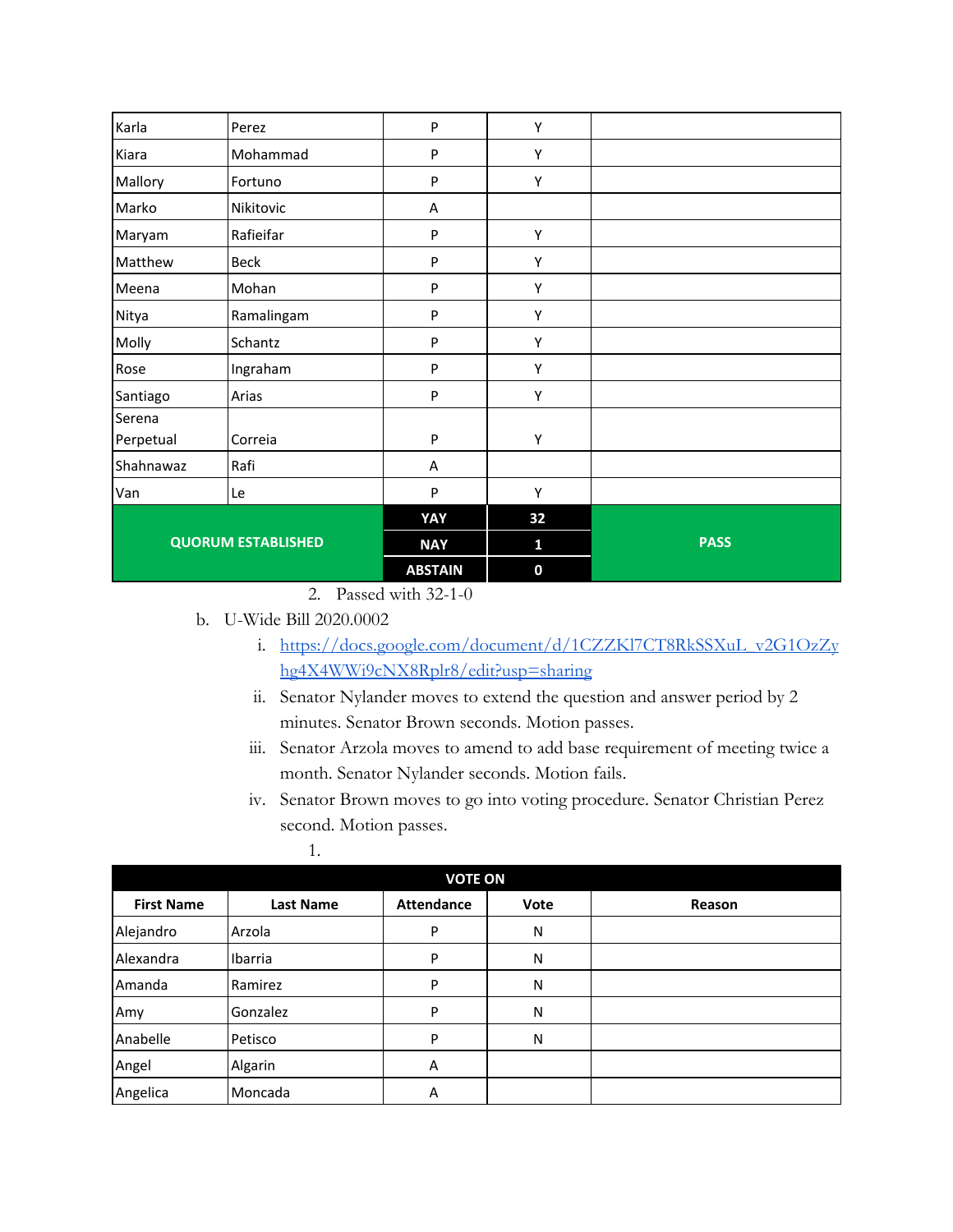| Ari                       | Salzman       | ${\sf P}$                 | ${\sf N}$                            |             |
|---------------------------|---------------|---------------------------|--------------------------------------|-------------|
| Bryan                     | Gomez         | $\boldsymbol{\mathsf{P}}$ | ${\sf N}$                            |             |
| Cameron                   | Moody         | ${\sf P}$                 | ${\sf N}$                            |             |
| Carlos                    | Ortiz         | ${\sf P}$                 | ${\sf N}$                            |             |
| Carolina                  | Machin        | ${\sf P}$                 | ${\sf N}$                            |             |
| Christian                 | Perez         | P                         | ${\sf N}$                            |             |
| Cornelius                 | Brown         | ${\sf P}$                 | ${\sf N}$                            |             |
| David                     | Nivia         | ${\sf P}$                 | ${\sf N}$                            |             |
| Elias Castilla            | Marquez       | ${\sf P}$                 | ${\sf N}$                            |             |
| Elisabeth                 | Nylander      | $\boldsymbol{\mathsf{P}}$ | ${\sf N}$                            |             |
| Elizabeth                 | Alume         | ${\sf P}$                 | ${\sf N}$                            |             |
| Gabriella                 | Ponce         | $\boldsymbol{\mathsf{P}}$ | ${\sf N}$                            |             |
| Giacomo                   | Natteri       | ${\sf P}$                 | ${\sf N}$                            |             |
| Hiba                      | Khalil        | ${\sf P}$                 | ${\sf N}$                            |             |
| Janelle                   | Fraga         | $\boldsymbol{\mathsf{P}}$ | ${\sf N}$                            |             |
| Jocelyn                   | Correa        | ${\sf P}$                 | N                                    |             |
| <b>VACANT</b>             | <b>VACANT</b> |                           |                                      |             |
| Karla                     | Perez         | $\sf P$                   | ${\sf N}$                            |             |
| Kiara                     | Mohammad      | $\boldsymbol{\mathsf{P}}$ | ${\sf N}$                            |             |
| Mallory                   | Fortuno       | ${\sf P}$                 | ${\sf N}$                            |             |
| Marko                     | Nikitovic     | А                         |                                      |             |
| Maryam                    | Rafieifar     | ${\sf P}$                 | Υ                                    |             |
| Matthew                   | <b>Beck</b>   | ${\sf P}$                 | N                                    |             |
| Meena                     | Mohan         | $\boldsymbol{\mathsf{P}}$ | ${\sf N}$                            |             |
| Nitya                     | Ramalingam    | ${\sf P}$                 | ${\sf N}$                            |             |
| Molly                     | Schantz       | ${\sf P}$                 | ${\sf N}$                            |             |
| Rose                      | Ingraham      | $\boldsymbol{\mathsf{P}}$ | Υ                                    |             |
| Santiago                  | Arias         | P                         | ${\sf N}$                            |             |
| Serena                    |               |                           |                                      |             |
| Perpetual                 | Correia       | ${\sf P}$                 | ${\sf N}$                            |             |
| Shahnawaz                 | Rafi          | A                         |                                      |             |
| Van                       | Le            | ${\sf P}$                 | ${\sf N}$<br>$\overline{\mathbf{2}}$ |             |
| <b>QUORUM ESTABLISHED</b> |               | YAY<br><b>NAY</b>         | 30                                   | <b>FAIL</b> |
|                           |               | <b>ABSTAIN</b>            | $\pmb{0}$                            |             |
|                           |               |                           |                                      |             |

2. Fails with 2-30-0

c. U-Wide Bill 2020.0003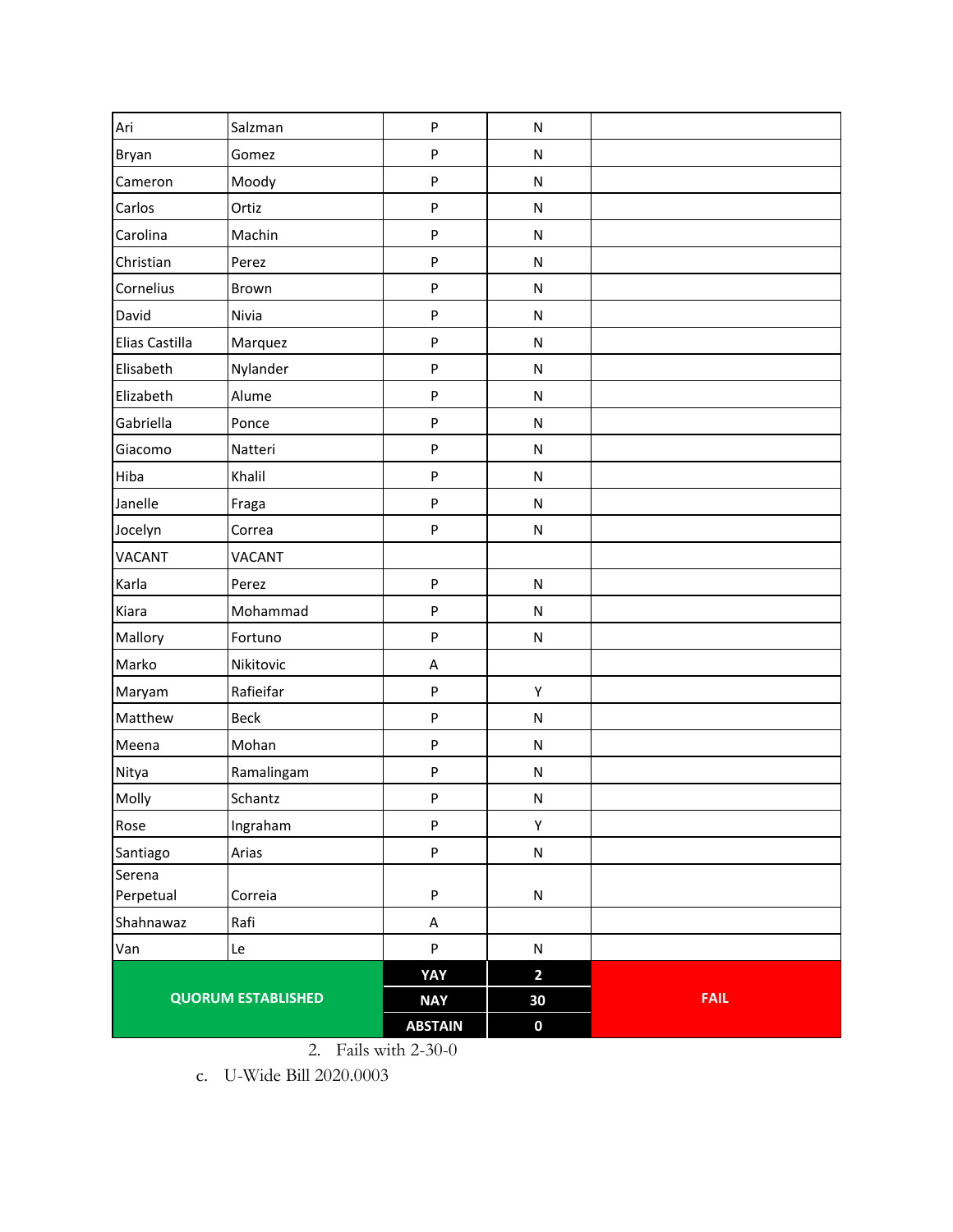- i. [https://docs.google.com/document/d/1V8fUZFitOCnYZICcBs1tQL\\_yv6](https://docs.google.com/document/d/1V8fUZFitOCnYZICcBs1tQL_yv62GJ8tG47Tq92LWXtI/edit?usp=sharing) [2GJ8tG47Tq92LWXtI/edit?usp=sharing](https://docs.google.com/document/d/1V8fUZFitOCnYZICcBs1tQL_yv62GJ8tG47Tq92LWXtI/edit?usp=sharing)
- ii. Senator Ingraham moves to table U-Wide Bill 2020.0003 after SB 3626. Senator Brown seconds. Motion passes.
- iii. Senator Ingraham moves to go into a discussion period for 3 minutes. Senator Mohammed seconds. Motion passes.
- iv. Senator Nylander moves to close the discussion period. Senator Alume seconds. Motion passes.

1.

| <b>VOTE ON</b>    |                  |                   |              |                              |  |
|-------------------|------------------|-------------------|--------------|------------------------------|--|
| <b>First Name</b> | <b>Last Name</b> | <b>Attendance</b> | Vote         | Reason                       |  |
| Alejandro         | Arzola           | P                 | A            | Not present for presentation |  |
| Alexandra         | Ibarria          | P                 | $\mathsf{N}$ |                              |  |
| Amanda            | Ramirez          | P                 | ${\sf N}$    |                              |  |
| Amy               | Gonzalez         | P                 | N            |                              |  |
| Anabelle          | Petisco          | P                 | $\mathsf{N}$ |                              |  |
| Angel             | Algarin          | A                 |              |                              |  |
| Angelica          | Moncada          | A                 |              |                              |  |
| Ari               | Salzman          | $\sf P$           | $\mathsf{N}$ |                              |  |
| Bryan             | Gomez            | P                 | $\mathsf{N}$ |                              |  |
| Cameron           | Moody            | ${\sf P}$         | $\mathsf{N}$ |                              |  |
| Carlos            | Ortiz            | P                 | $\mathsf{N}$ |                              |  |
| Carolina          | Machin           | P                 | N            |                              |  |
| Christian         | Perez            | P                 | ${\sf N}$    |                              |  |
| Cornelius         | Brown            | P                 | $\mathsf{N}$ |                              |  |
| David             | Nivia            | P                 | N            |                              |  |
| Elias Castilla    | Marquez          | P                 | N            |                              |  |
| Elisabeth         | Nylander         | P                 | N            |                              |  |
| Elizabeth         | Alume            | P                 | ${\sf N}$    |                              |  |
| Gabriella         | Ponce            | P                 | $\mathsf{N}$ |                              |  |
| Giacomo           | Natteri          | P                 | $\mathsf{N}$ |                              |  |
| Hiba              | Khalil           | P                 | ${\sf N}$    |                              |  |
| Janelle           | Fraga            | P                 | $\mathsf{N}$ |                              |  |
| Jocelyn           | Correa           | P                 | ${\sf N}$    |                              |  |
| <b>VACANT</b>     | <b>VACANT</b>    |                   |              |                              |  |
| Karla             | Perez            | P                 | ${\sf N}$    |                              |  |
| Kiara             | Mohammad         | P                 | ${\sf N}$    |                              |  |
| Mallory           | Fortuno          | P                 | $\mathsf{N}$ |                              |  |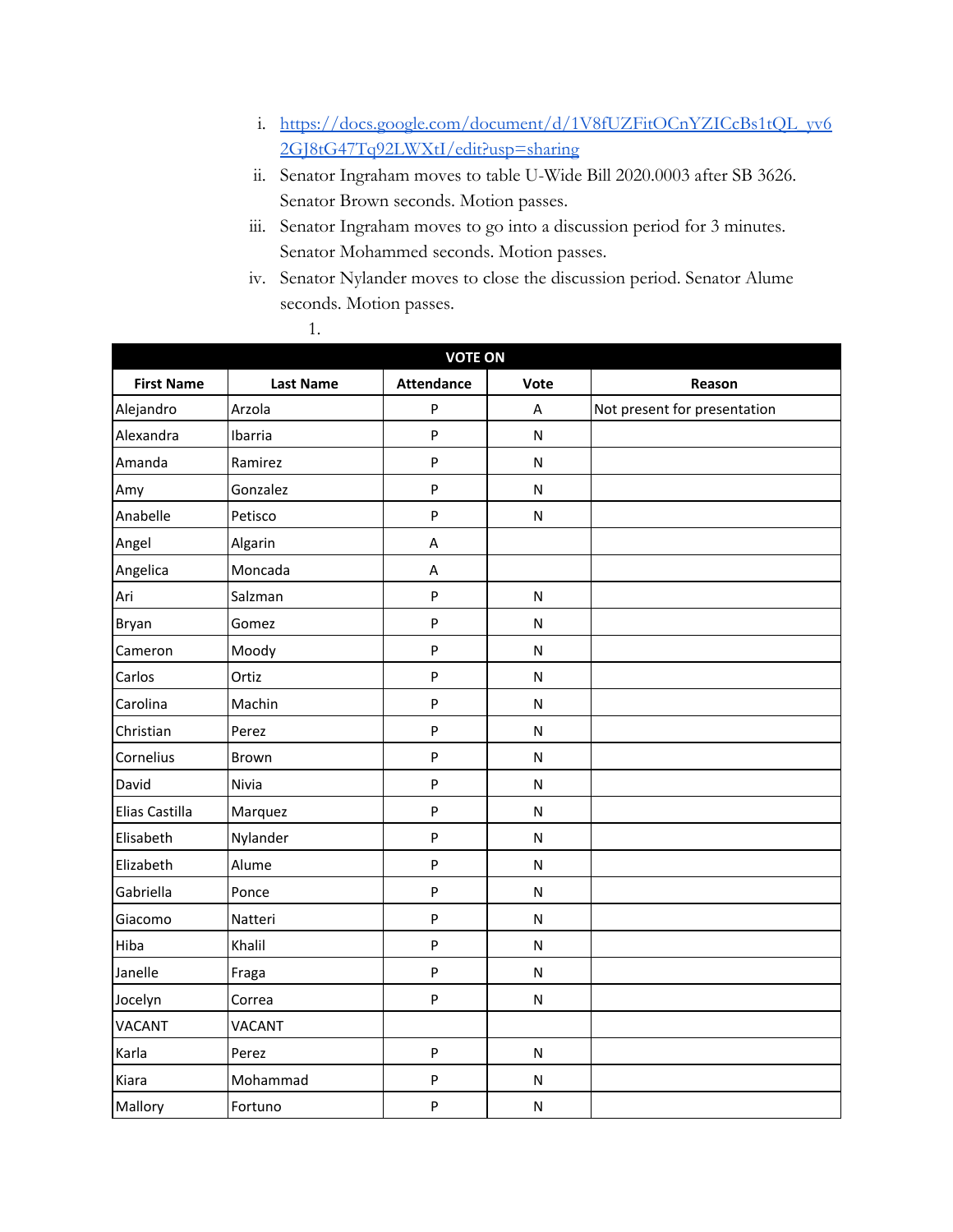| Van                 | Le         | P | N         |                              |
|---------------------|------------|---|-----------|------------------------------|
| Shahnawaz           | Rafi       | P | N         |                              |
| Serena<br>Perpetual | Correia    | P | N         |                              |
| Santiago            | Arias      | P | N         |                              |
| Rose                | Ingraham   | P | Υ         |                              |
| Molly               | Schantz    | P | N         |                              |
| Nitya               | Ramalingam | P | N         |                              |
| Meena               | Mohan      | P | N         |                              |
| Matthew             | Beck       | P | A         | Not present for presentation |
| Maryam              | Rafieifar  | P | ${\sf N}$ |                              |
| Marko               | Nikitovic  | Α |           |                              |

2. Fails with 1-30-2

XII. Unfinished Business

a.

- XIII. New Business
	- a. SB 3626 A BILL TO UPDATE THE PURPOSE AND RESPONSIBILITIES OF THE INTERNAL AFFAIRS AND STUDENT ADVOCACY COMMITTEES
		- i. Senator Brown moves to go into a 2 minute questions and answer period. Senator Nylander seconds. Motion passes.

*Point of Personal Privilege for Senator Arias at 5:10pm; Returned at 5:22pm*

- ii. Speaker makes a friendly amendments to say "the Speaker of the Senate, if not present, Speaker Pro Tempore may attend if designated by the speaker" in Section 9(a)(i). Accepted
- iii. Senator Nylander moves to bypass second reading. Senator Castilla seconds. Motion passes.
- iv. Senator Nylander moves to go into voting procedure. Senator Brown seconds. Motion passes.

| I<br>٠ |  |  |
|--------|--|--|
|        |  |  |

| <b>VOTE ON</b>    |                  |                   |              |        |
|-------------------|------------------|-------------------|--------------|--------|
| <b>First Name</b> | <b>Last Name</b> | <b>Attendance</b> | Vote         | Reason |
| Alejandro         | Arzola           | P                 | v            |        |
| <b>Alexandra</b>  | Ibarria          | P                 | $\mathsf{v}$ |        |
| Amanda            | Ramirez          | P                 | $\checkmark$ |        |
| Amy               | Gonzalez         | D                 | v            |        |
| Anabelle          | Petisco          | D                 |              |        |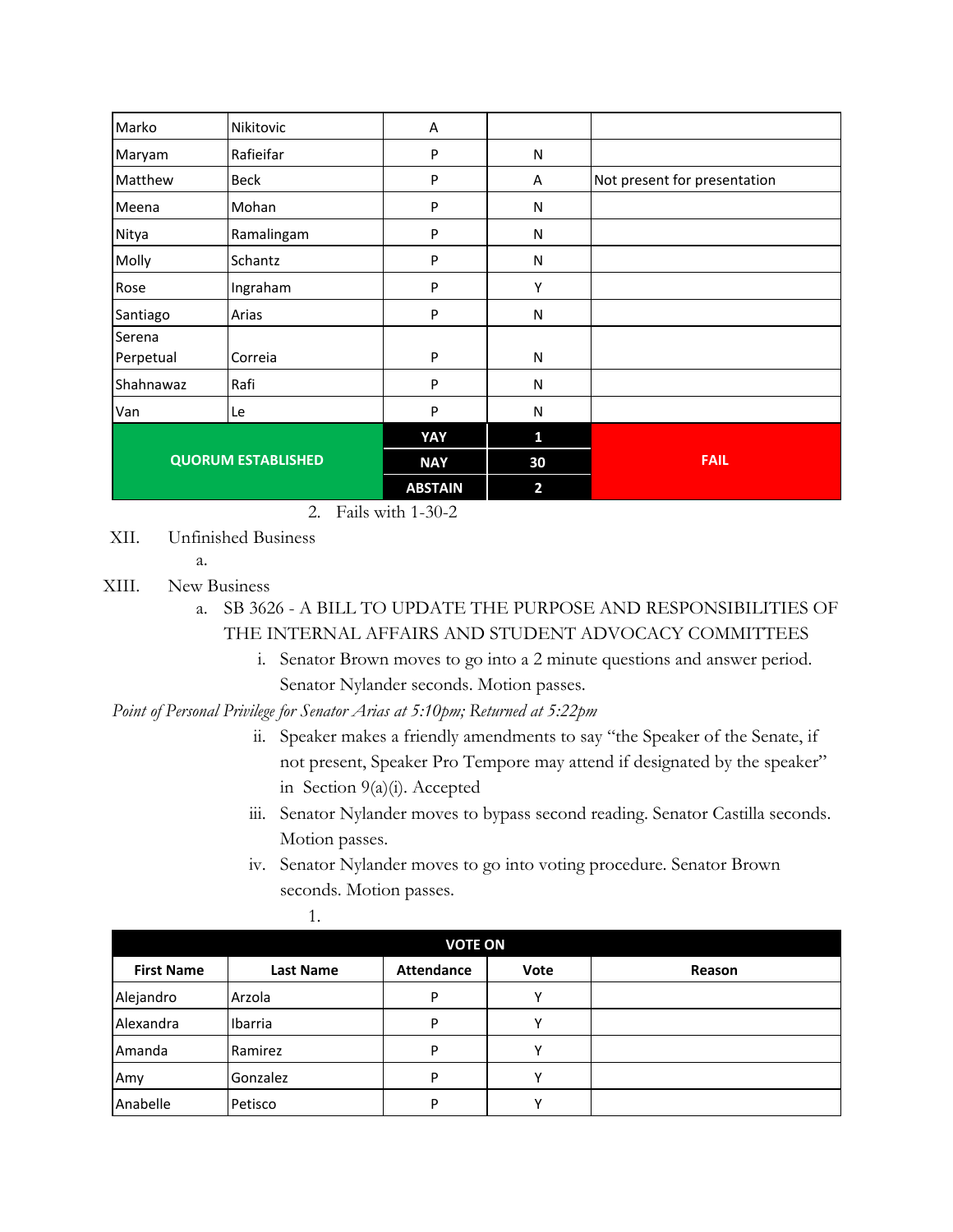| Angel                     | Algarin       | A              |              |                              |
|---------------------------|---------------|----------------|--------------|------------------------------|
| Angelica                  | Moncada       | Α              |              |                              |
| Ari                       | Salzman       | P              | Υ            |                              |
| Bryan                     | Gomez         | P              | Υ            |                              |
| Cameron                   | Moody         | P              | Υ            |                              |
| Carlos                    | Ortiz         | P              | Υ            |                              |
| Carolina                  | Machin        | P              | Υ            |                              |
| Christian                 | Perez         | P              | Υ            |                              |
| Cornelius                 | Brown         | P              | Υ            |                              |
| David                     | Nivia         | P              | Υ            |                              |
| Elias Castilla            | Marquez       | P              | Υ            |                              |
| Elisabeth                 | Nylander      | P              | Υ            |                              |
| Elizabeth                 | Alume         | P              | Υ            |                              |
| Gabriella                 | Ponce         | P              | Υ            |                              |
| Giacomo                   | Natteri       | P              | Υ            |                              |
| Hiba                      | Khalil        | P              | Υ            |                              |
| Janelle                   | Fraga         | P              | Υ            |                              |
| Jocelyn                   | Correa        | P              | Υ            |                              |
| <b>VACANT</b>             | <b>VACANT</b> |                |              |                              |
| Karla                     | Perez         | P              | Υ            |                              |
| Kiara                     | Mohammad      | P              | Υ            |                              |
| Mallory                   | Fortuno       | P              | Υ            |                              |
| Marko                     | Nikitovic     | Α              |              |                              |
| Maryam                    | Rafieifar     | P              | Υ            |                              |
| Matthew                   | <b>Beck</b>   | P              | Υ            |                              |
| Meena                     | Mohan         | P              | Υ            |                              |
| Nitya                     | Ramalingam    | P              | Υ            |                              |
| Molly                     | Schantz       | P              | Υ            |                              |
| Rose                      | Ingraham      | P              | Υ            |                              |
| Santiago                  | Arias         | P              | A            | Not present for presentation |
| Serena                    |               |                |              |                              |
| Perpetual                 | Correia       | P              | Υ            |                              |
| Shahnawaz                 | Rafi          | P              |              |                              |
| Van                       | Le            | P              | Y            |                              |
|                           |               | YAY            | 32           |                              |
| <b>QUORUM ESTABLISHED</b> |               | <b>NAY</b>     | $\pmb{0}$    | <b>PASS</b>                  |
|                           |               | <b>ABSTAIN</b> | $\mathbf{1}$ |                              |

2. Passed with 32-0-1